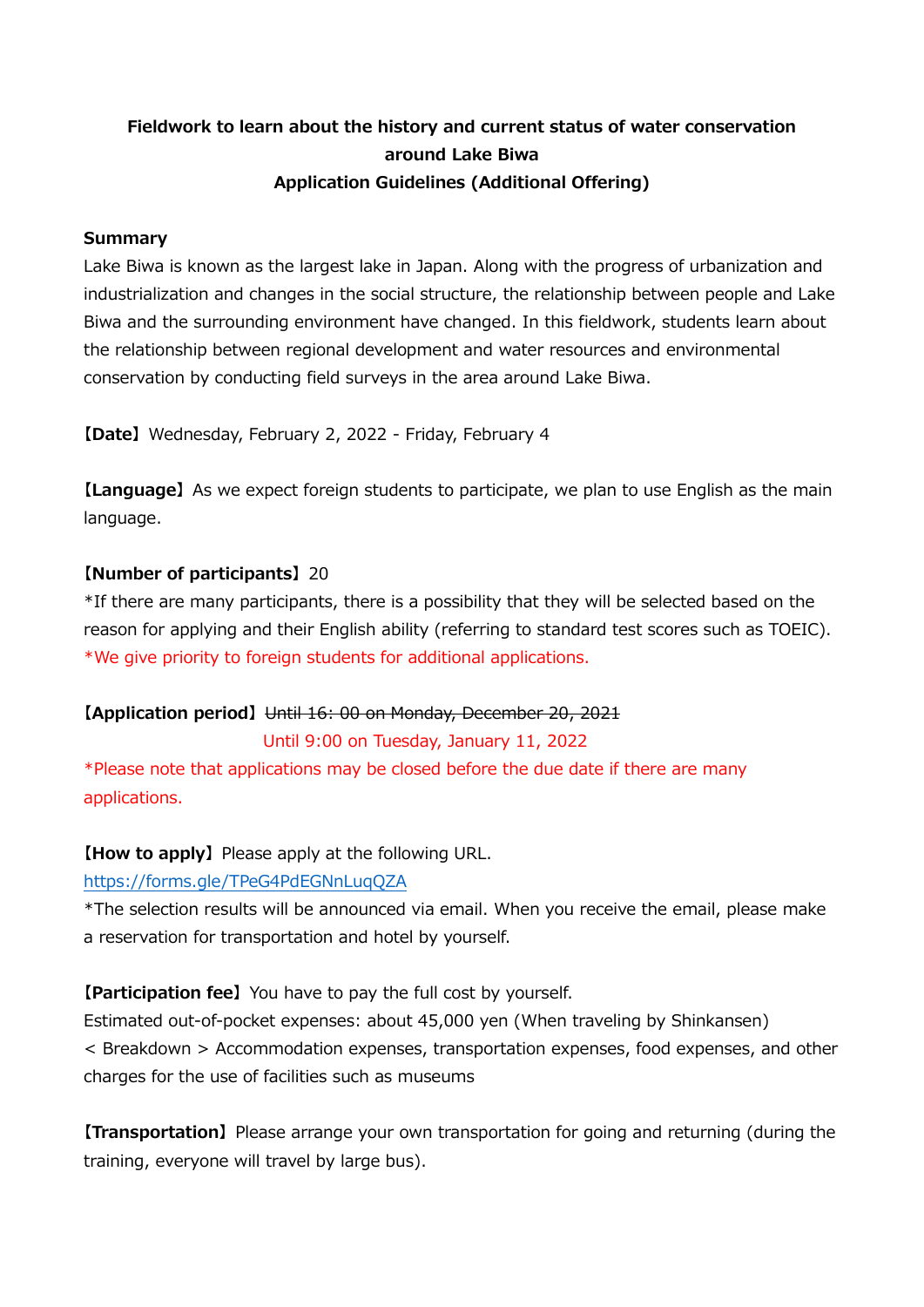\*Please arrange Shinkansen or night bus by yourself.

\*We will meet at JR Maibara Station in Shiga Prefecture at 13:00 on the first day.

**【Hotel】** Please choose one of the following 3 hotels and make your own reservation.

\* The price of each hotel varies depending on the reservation time and the reservation site.

\*Considering the availability of the hotel, I recommend you to make a reservation early.

\*As a preventive measure against COVID-19 infection, please reserve one room per person.

\*Please make a hotel reservation by 9:00 AM on January 11, 2022, attach a screen shot of the reservation completion screen and report to the following email address. International Affairs Office: [ml-sgu-sympo@toyo.jp.](mailto:ml-sgu-sympo@toyo.jp)

- ① **Hotel Bostonplaza Kusatsu**(ホテルボストンプラザ草津) 30 seconds' walk from Kusatsu Station <https://www.hotel-bp.co.jp/> \*Morning meetings (Day 2 and Day 3) and evening breakups (Day 1 and Day 2) are in front of this hotel.
- ② **Urban Hotel Kusatsu** (アーバンホテル草津) 3 minutes walk from Kusatsu Station <https://uh-urban.com/kusatsu/>
- ③ **Super Hotel Shiga Kusatsu Along National Highway 1** (スーパーホテル滋賀・草津国道 1 号浴 天然温泉 あおばなの湯) 15 minutes walk or 5 minutes by bus from Kusatsu Station [https://www.superhotel.co.jp/s\\_hotels/kusatsu/](https://www.superhotel.co.jp/s_hotels/kusatsu/)

## **【Credit】**

・Faculty of Global and Regional Studies students only: Two credits will be awarded for 「国際地 域学研修」 (RDS) or 「Service Learning II」(GINOS)by participating in both this fieldwork and the Toyo Model United Nations on March 19 and 20th (including pre-and post-training for Toyo Model United Nations).

# **All attendees of this fieldwork who may not earn any credit are also encouraged to participate in the Toyo Model United Nations.**

"Toyo Model United Nations" ... is an activity in which students take on the role of ambassadors from different countries and discuss issues in a simulated meeting at the United Nations. Last year, 88 people from 19 educational institutions in 12 countries participated, of whom 66 people held thematic discussions as committee chairs and ambassadors (The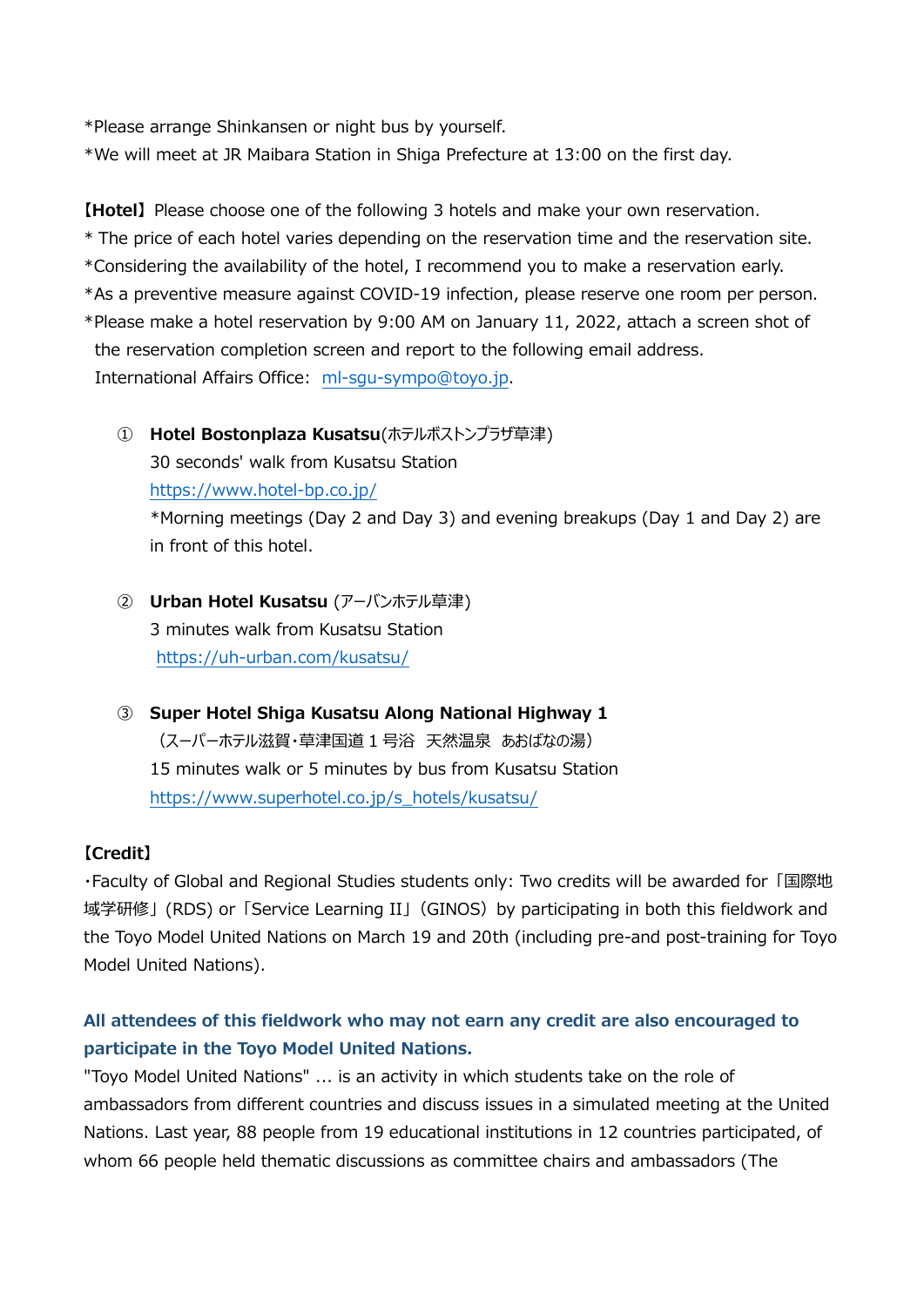language used in the conference is English.). Last year's Toyo Model United Nation: [https://www.toyo.ac.jp/news/international](https://www.toyo.ac.jp/news/international-exchange/munreport/)[exchange/munreport/](https://www.toyo.ac.jp/news/international-exchange/munreport/)

**【Advance training】** Pre-study will be held on Friday, January 14. Be sure to participate in the pre-study.

| Date               | Time                    | Schedule                                   |  |
|--------------------|-------------------------|--------------------------------------------|--|
| 2022/1/14<br>(Fri) | $13:00 \sim$<br>$14:00$ | Orientation (60min)                        |  |
|                    |                         |                                            |  |
|                    | $14:00\sim$             | Pre-study 1 Online Session (60min)         |  |
|                    | 15:00                   | "Values of Lake Biwa"                      |  |
|                    |                         | Break (10min)                              |  |
|                    | $15:10~\sim$            | Pre-study2 Online Session (45min)          |  |
|                    | 15:55                   | "Water Conservation Measures of Lake Biwa" |  |

## **【Content of study】**

Historically, Lake Biwa has played an important role as a water reservoir for the Kyoto and Hanshin areas located in the lower reaches of the lake, and it has been greatly involved in the development of the surrounding area in terms of water resources, water use and flood control. On the other hand, since environmental pollution became a major problem in the 1960s, water quality conservation and environmental improvement in Lake Biwa have become urgent social issues. Through learning from a broad perspective about the social significance of water conservation and flood control in the vicinity of Lake Biwa, fieldwork participants will have an opportunity to deepen their understanding of environmental issues and consider how to conserve and effectively use water resources worldwide.

## **【Schedule】**